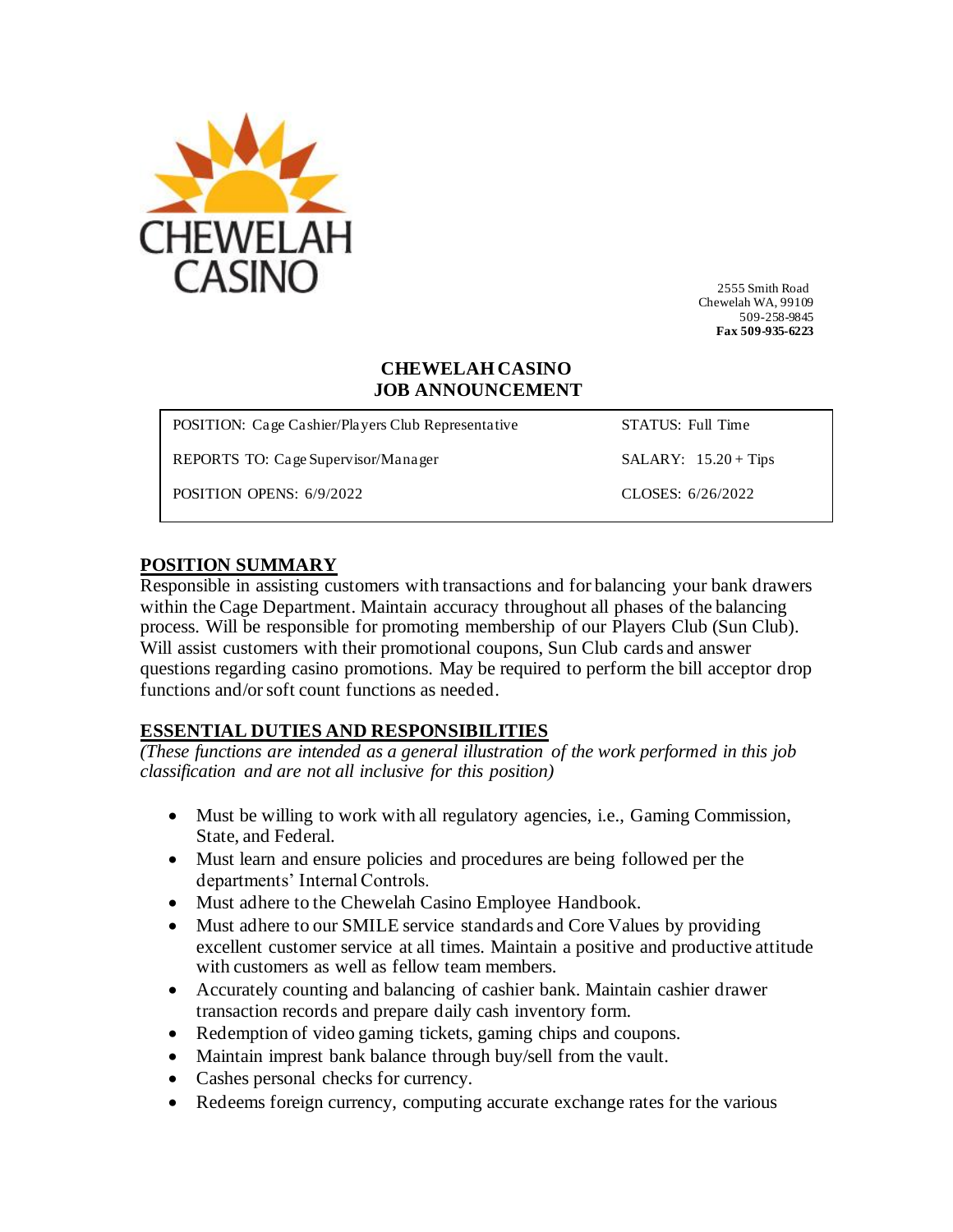currencies received.

- Assist in maintaining cage floor security by notifying department supervisors, security and surveillance of suspicious activity.
- Assists other Cashiers within the Cage, as needed.
- Facilitates the flow of information by attending regularly scheduled meetings.
- Held accountable, to a very high degree, for the accuracy and thoroughness of departmental records, reports and Confidentiality.
- Must be able to work shift work, holidays, weekends, and special events.
- Must be proactive and identify problems, and solutions. Follow up with Cage Supervisor or Cage Manager.
- Maintain a working knowledge of our database system to perform duties with the promotional tracking system.
- Responsible for staying up to date with current Casino promotions and events.
- Promote Casino promotions and events with all customers and prompt new customers to sign onto our players club.
- Assist each customer through the membership process by inputting customer data into promotional tracking system.
- Responsible for keeping accurate and thorough departmental records and reports.
- Will assist Cage Supervisor and Cage Manager with special projects as needed.
- Maintain a clean and clear workstation.
- Responsible for stocking promotional items, such as bungee cords, club cards and other items for promotional use. Inform Manager when items run low.
- Must be able to work shift work, holidays, weekends and special events.
- Other duties as assigned.

# **GENERAL CONDITIONS**

Must have ability to:

- Communicate effectively with all levels of team members, customers and outside contacts.
- Work effectively in a fast-paced environment.
- Move around all work areas effectively and efficiently.
- Able to work periodically under conditions of extreme urgency (creating higher levels of job stress).

# **JOB QUALIFICATIONS**

- High School diploma or (GED) preferred. Cash handling experience preferred.
- Excellent customer service skills.
- Effective communications skills.
- Must be extremely numbers oriented.
- Must have basic computer knowledge for data entry.
- Must be able to multi-task.
- Ability to work independently and use good judgment.

# **PHYSICAL DEMANDS**